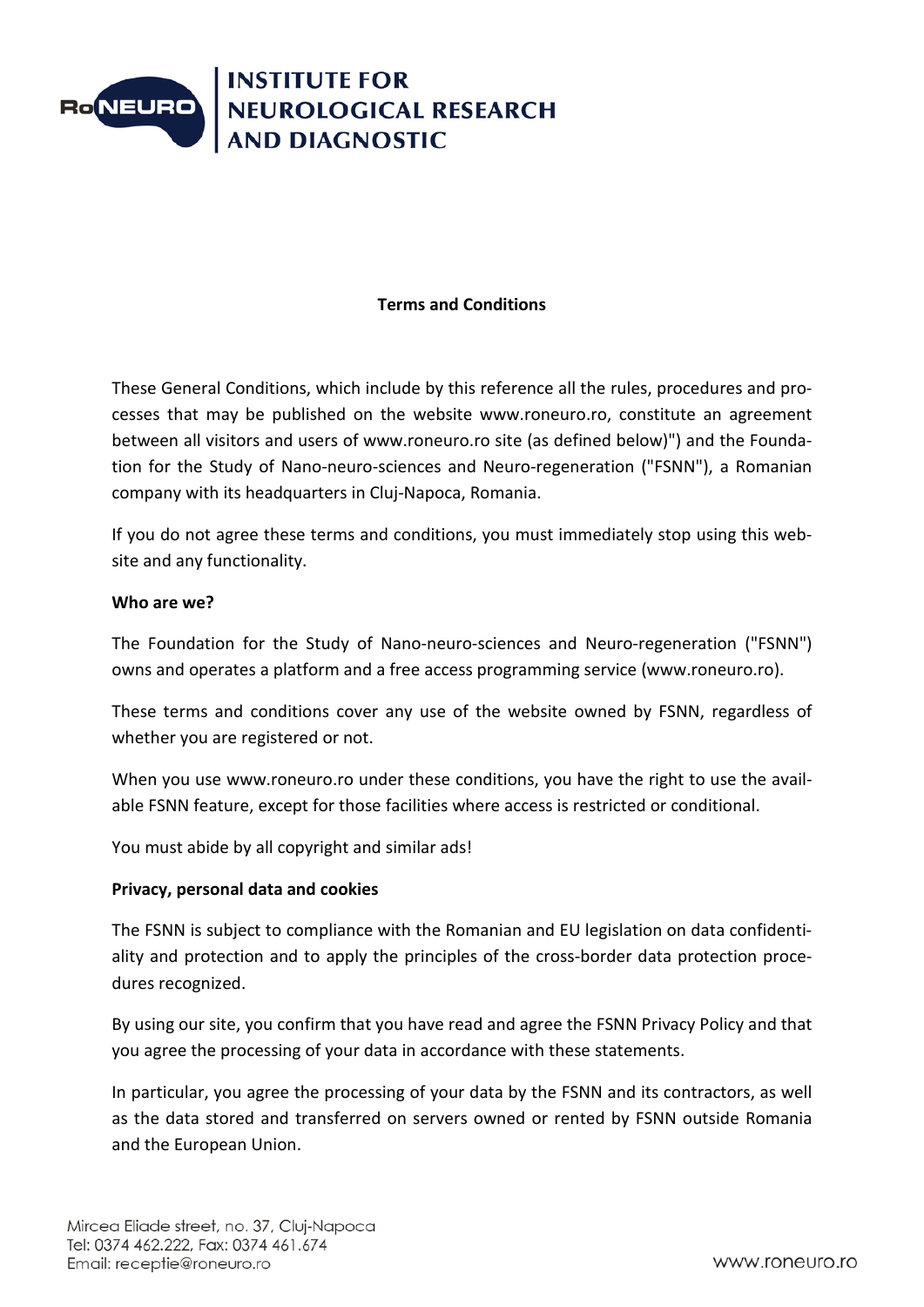

### **Ownership of the Website and the Content**

FSNN is the owner of its website, of the software that constitutes these websites and of all copyright and other intellectual property rights in these assets.

FSNN is the owner of the combination of all the content on its website and the appearance of its website.

Any person who contributes with any content to the FSNN website remains the owner of that content and of the copyright in that content to the same extent as before its submission.

Ownership over any third party materials included in your content (such as images of third parties, graphics, etc.) remains with that third party, unless you have agreed otherwise with that third party. You must inform FSNN of any third party on the materials and all conditions imposed by that third party and you must also clearly and visibly display all copyright or other notifications requested by the owner of that content.

By contributing with any content to FSNN, you warrant to FSNN that you are the owner of that content or that you have the permission of the owner to post it on FSNN and to grant the open licenses, described below, to this content. If you do not have permission to grant open licenses, you must clarify this by appropriate notices attached to that content.

#### **Licenses granted by authors and other contributors**

By submitting any materials to FSNN, you grant FSNN a non-exclusive, irrevocable, free, worldwide right and license to display, store, copy and reuse that content - including any third party materials - in whole and/or in part, including derivative works. You need to make sure you have all the necessary third-party permissions.

When submitting any content to FSNN, you also grant the world in general a Creative Commons attribution license (known as a "CC-BY" license) for this content. You cannot cancel your license.

In conclusion, the CC-BY license means that anyone can copy, re-publish and/or reuse your content for commercial or non-commercial purposes, free of charge, but must clearly attribute the work to you and any co-authors and must quote the FSNN, as the initial publisher of that content. For more information, see http://creativecommons.org/licenses/by/4.0/.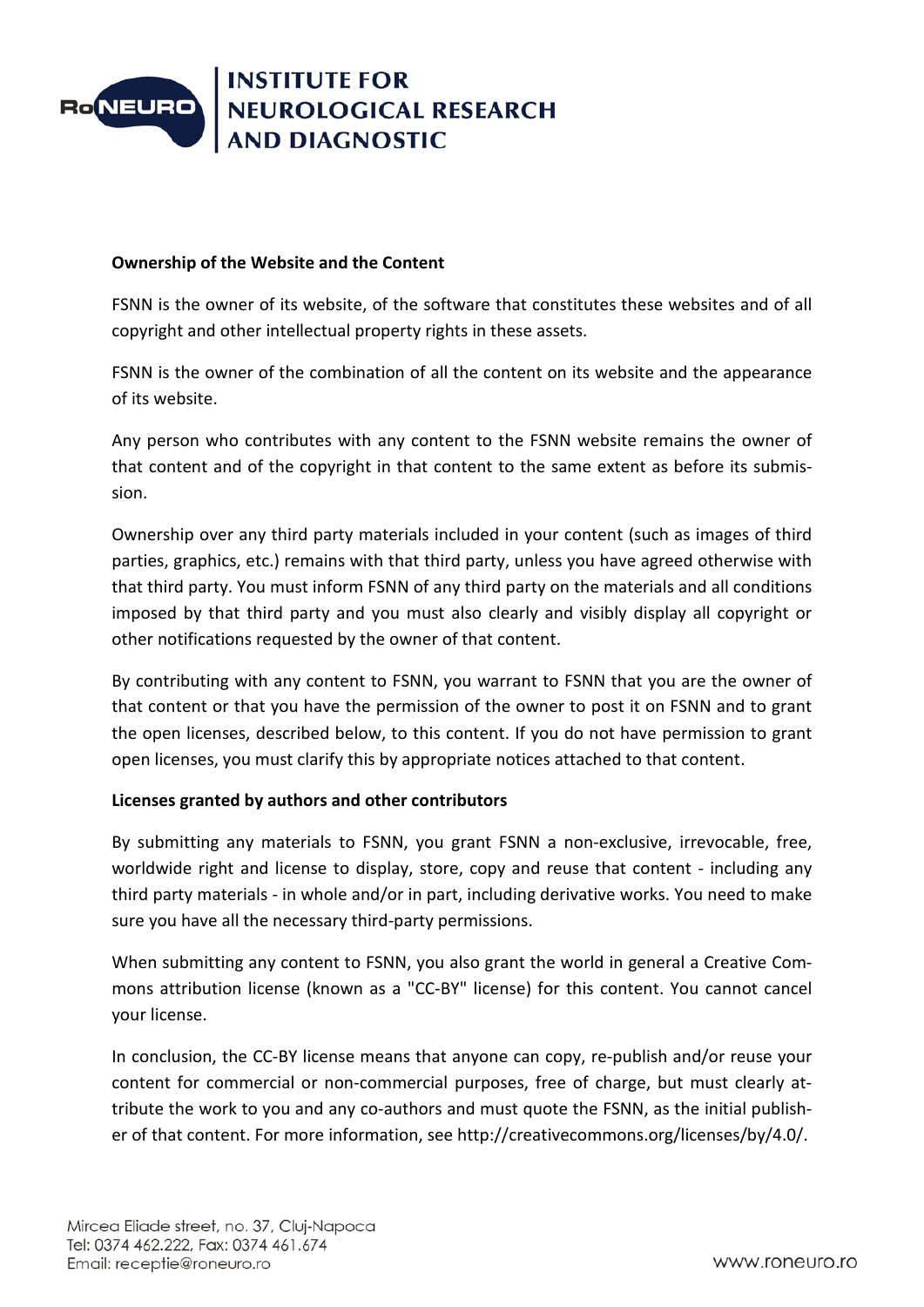

As the Creative Commons organization updates the CC-BY license, the license terms you grant are automatically updated to the new version.

The CC-BY license does not apply to third-party materials if the third party has requested the publication of a copyright notice prohibiting further copying. Everyone who uses the content in question must comply with all copyright or other notices regarding third party materials; unless it is clear that the content of third parties is also subject to a CC-BY license, it must be assumed that it is not and cannot be reproduced without the express consent of the third party involved.

Reproduction, in whole or in part, of an article is also subject to the usual academic awarding practices, which must be strictly adhered to in addition to the CC-BY requirements.

The CC-BY license does not entitle you to reproduce or publish FSNN content in any forum (online or otherwise) that supports any political, religious, anti-religious, racist, extremist, violent or disrespectful point of view. You agree to remove any such content from any such forum immediately upon FSNN's request, if the content has been posted by or for you.

You may also not reproduce any content on our sites to denigrate FSNN.

You agree that anyone who visits FSNN Web sites may copy and re-post your content freely, without permission and at no charge, subject only to citation requirements. This is subject to the provisions regarding third party materials.

You have irrevocably granted us permission to use any un-patented ideas presented in your content or in any message sent to FSNN, without charge and without restrictions, for any purpose in any part of the world.

Any content that appears on a non-FSNN website remains subject to the terms of this site.

# **Availability; Viruses and attacks; Bugs and errors**

FSNN does not promise that its websites or functionality, or any other applications, widgets or other means of accessing Frontier services will be available for a certain period of time. The Website may be down for maintenance or upgrades, for which FSNN will attempt to provide reasonable notice and may unexpectedly fall or be down. We strive to avoid errors through active maintenance, but we do not guarantee that the website will be error free.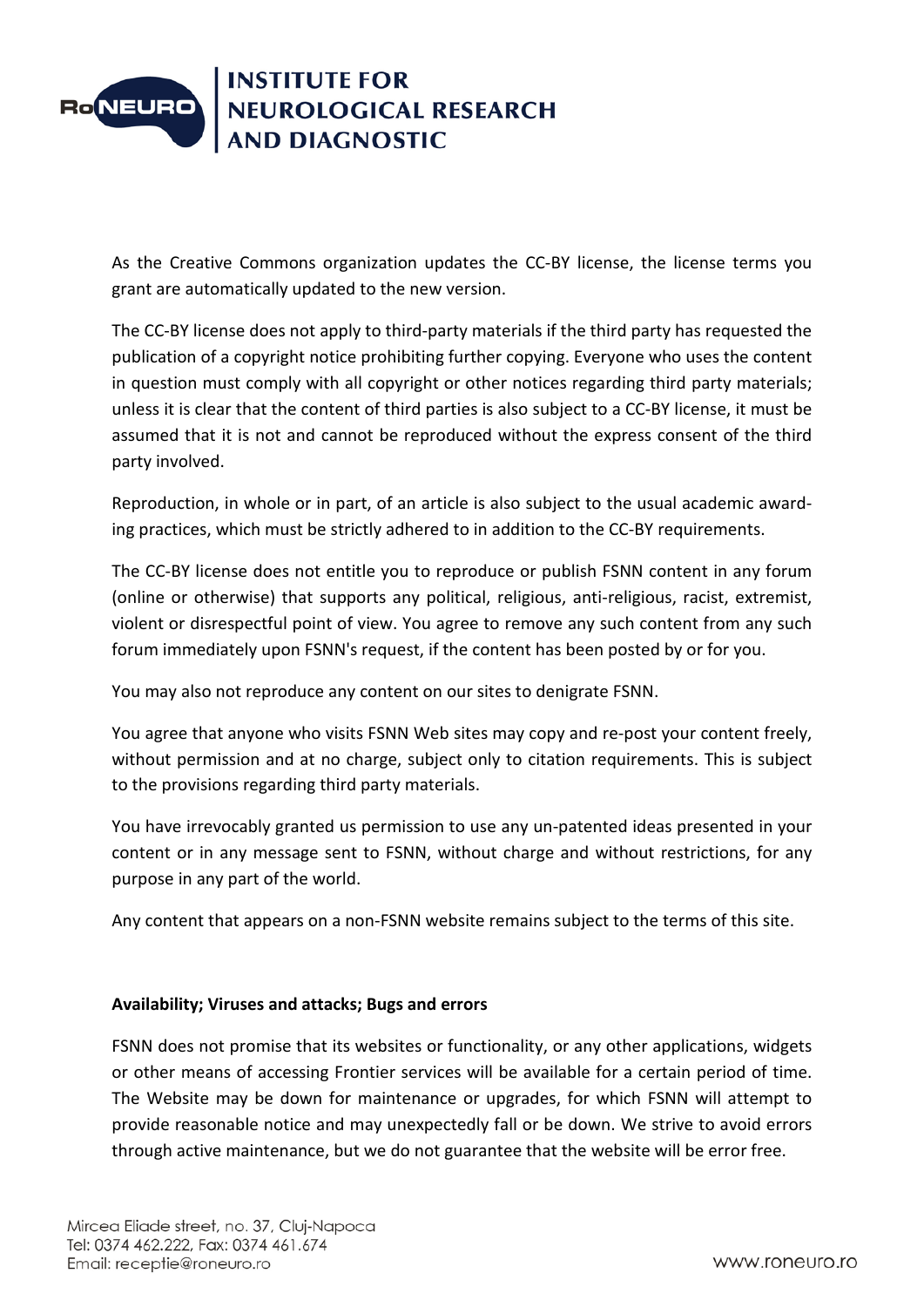

The constant or long-term availability of the various facilities and services provided by FSNN is not guaranteed. Services may be updated, improved, modified, reduced or withdrawn. We are not responsible for the withdrawal of any service or functionality. FSNN may pay in the future for some or all of the services.

You should keep backups for any content you do not want to miss. We do not guarantee the backup of the content (but we have the right to do so).

FSNN will use appropriate tools to attempt to minimize attacks of any kind, but does not guarantee that the site or links posted by users will be free of viruses from third parties and other third-party software.

# **Property and rights**

You warrant to FSNN that you have the right to allow FSNN to publish the content you submit.

The Foundation for the Study of Nano-neuro-sciences and Neuro-regeneration is the sole owner of the site.

FSNN owns the combination of content on its web site and the appearance of all its web sites and all associated rights.

FSNN is also the sole holder or licensee of all copyrights and other intellectual property rights in the software that constitutes its website. Your permission to use the FSNN website is limited to the use of the relevant site for legal purposes in Romania in compliance with these conditions and any other conditions or rules implemented by FSNN. All rights to any copyrighted material belonging to FSNN are reserved.

#### **Prohibitions**

The following activities are prohibited on the FSNN website and may result in the suspension or termination of your registration, which FSNN expressly reserves the right to do, and if you are required to indemnify FSNN as provided in these conditions.

- Any automatic or robotic data collection, overturning or crawling of the FSNN site for data of any kind;
- Disguise your identity when you interact in any way on the FSNN website any activity that is intended or likely to cause harm or damage to the FSNN, to any FSNN provider or to any user of FSNN facilities;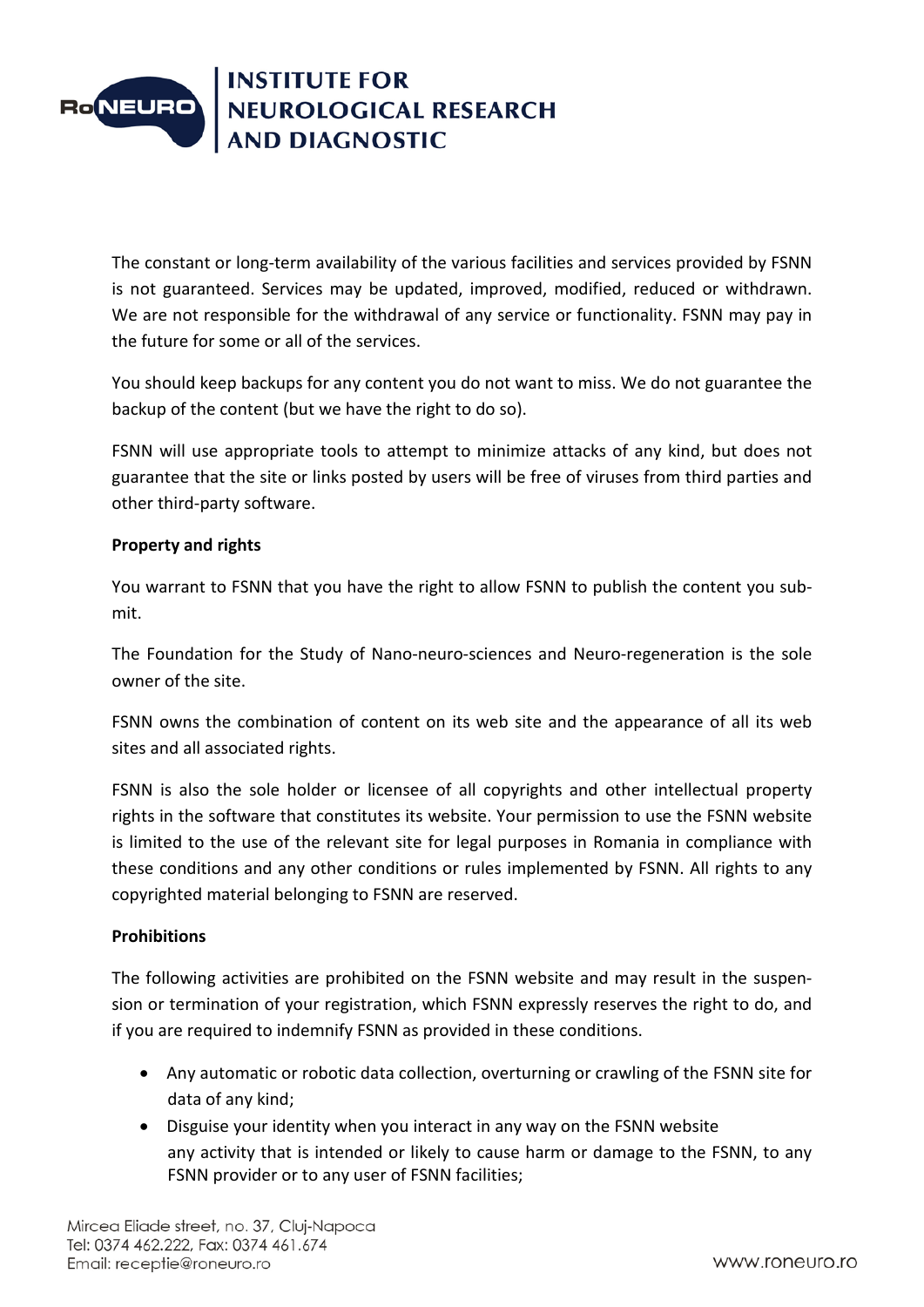

- Any attempt to copy or reverse the code that forms the site or any of its functionalities, any act that intends or may cause harm to any FSNN site, its availability on the Internet, its software or its reputation, including (but not limited to) attacks of denial of services;
- Uploading or placing on any FSNN website or on any site you provide, any virus or other harmful or unwanted code;
- Any fraudulent, harmful or illegal activity;
- Any attempt to gain unauthorized access to the databases or other resources of FSNN or its suppliers;
- Posting or connecting to any content that does not comply in all respects with the content requirements established under these conditions;
- Posting of any other sensitive personal information of any other person without that person's explicit informed consent;
- Publication of any commercial or promotional content or any content that includes the promotion of any commercial or business offer, without specific agreement with the NSF in this regard;
- setting up or promoting any pyramid scheme or other multi-level marketing scheme;
- Posting or connecting to any content that is not in accordance with our rules, principles and/or standards;
- Reproduction, duplication, copying or resale of any part of any FSNN website, unless expressly permitted by these conditions.

# **Mobile access**

When you access FSNN websites through a mobile device, keep in mind that your provider may charge for data use.

We can provide access through applications that can be withdrawn and whose availability and functionality we do not guarantee.

#### **Violation of your rights**

We believe in respecting the rights of all, including the rights granted by law and those accepted in the academic environment. If you believe that your rights have been violated, please contact us at: [receptie@roneuro.ro.](mailto:receptie@roneuro.ro)

# **Compensation for violation of these conditions**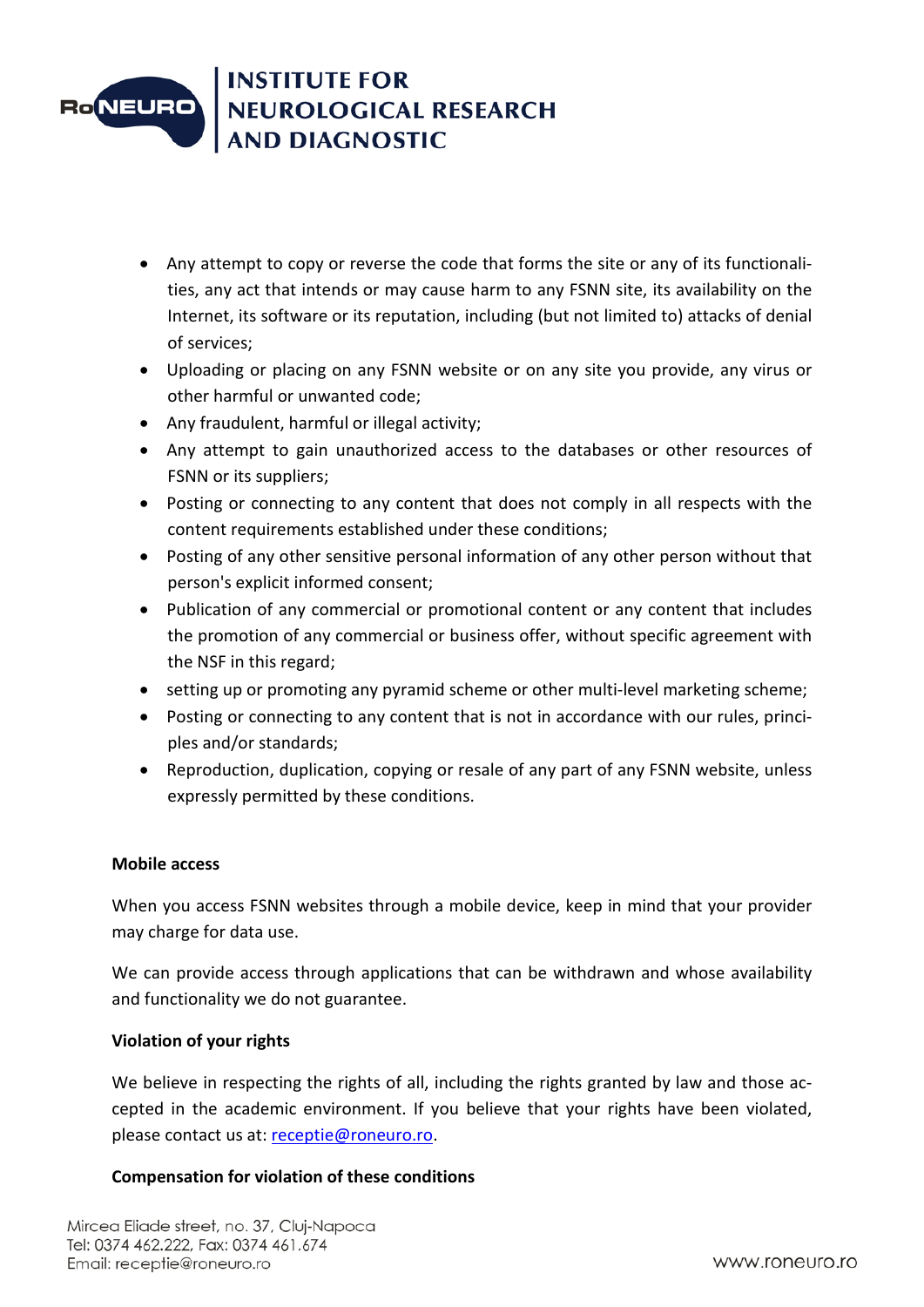

If you violate these terms, we could be harmed. By these Terms and Conditions you undertake to compensate us for any cost, loss or damage we suffer due to non-compliance with all our conditions and rules, to put us in the position we would have been if you had complied with all our rules. This obligation applies to you as an author, and not as employer. The expenses to be compensated include our internal costs, legal costs and any other costs related to the fact that we bring any claim against you.

FSNN may also cancel any of your publications and may cancel any initiative (such as research topics) if you violate these conditions.

# **Change of conditions**

These Conditions and other conditions and rules of the NSF will be amended periodically. The amendments will be communicated in the manner (s) that appear most appropriate for the NSF. The changes have the effect that this communication is made available to you, whether or not you are authenticated to receive the information.

#### DISCLAIMER

Although at all times it endeavors to ensure the quality and correctness of the articles published on the site, FSNN cannot guarantee, expressly or implicitly, with respect to the content or, the FSNN site, or the products and services appearing under the auspices of FSNN. FSNN assumes no liability, in any situation, for any damage, caused directly or indirectly, for any direct or indirect lack of profit (including, but not limited to this listing: damages for loss of profit, interruption of business , or other pecuniary damages), suffered as a result of the use or interruption of the use or the lack of regularity of the information and services provided by the site, even though the FSNN had previously warned that the use of this information without a specialized consultant can generate such damages.

FSNN does not warrant that the computer systems or software used to display or transmit information on the Site or in any other form does not contain viruses or other destructive code sequences or other destructive properties.

At FSNN request, you agree to exempt FSNN from liability for any judicial or extra-judicial actions and to cover any legal costs and any other costs that may arise as a result of your breach of the terms of this agreement.

No provision of these conditions for the use of the site limits or excludes or may not be construed as intended to limit or exclude FSNN liability for gross negligence (as defined by Ro-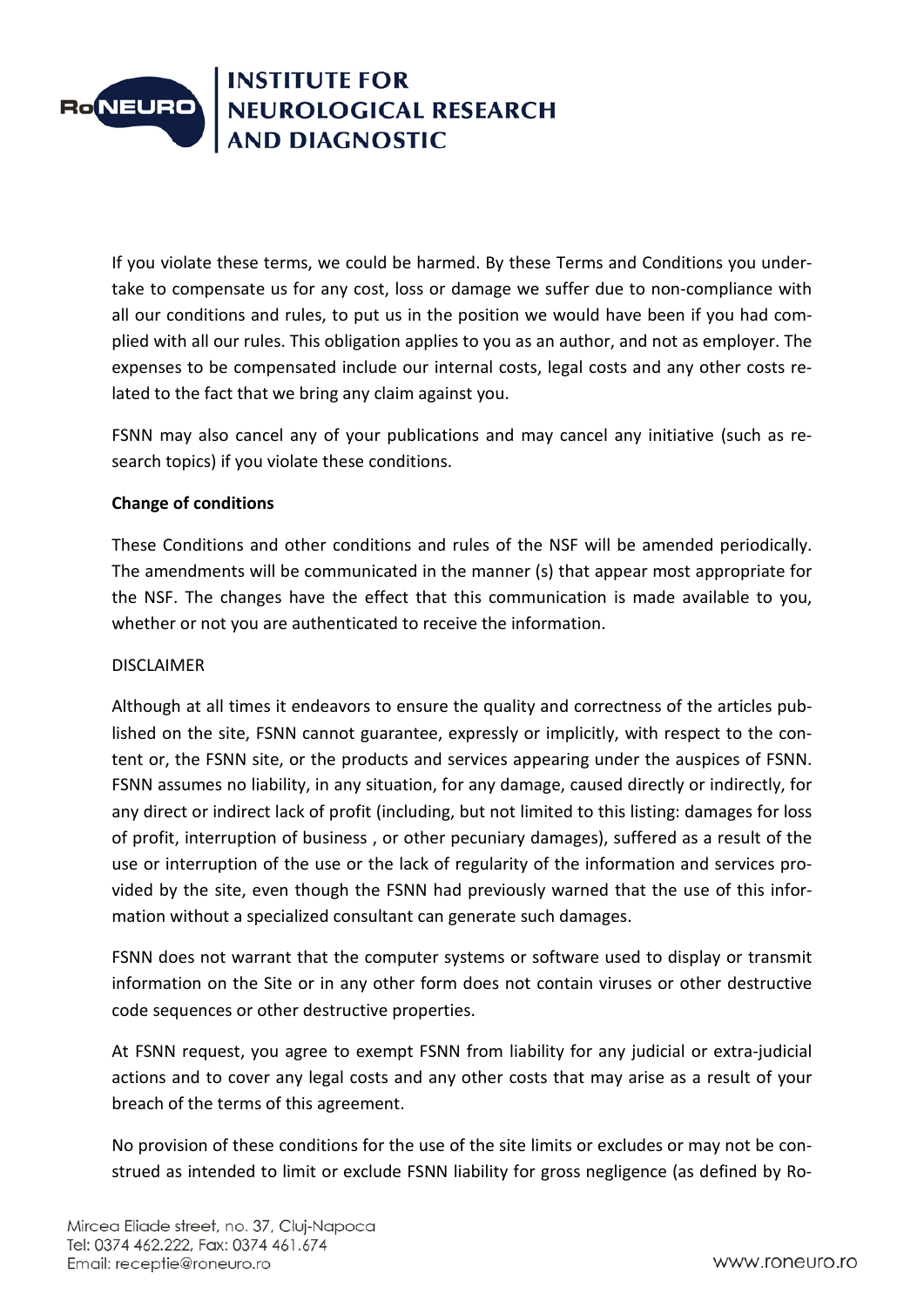

manian law) or for deliberate infringement or for any other matter for which, in law, liability cannot be limited or excluded.

### **Deadline for submission of complaints**

Any complaint against the NSF must be filed within one year of the date you became aware of the existence of this complaint.

### **Violation of rights**

No breach of a right constitutes a waiver of a subsequent breach of a promise not to enforce that right.

No allocation of rights and obligations.

You may not assign any of your rights or obligations in any aspect of your relationship with FSNN.

#### **Force majeure**

Neither you nor FSNN are liable for failure to perform due to circumstances beyond the reasonable control of the affected party, but you and FSNN undertake to take all reasonable steps to limit the duration and effect of such circumstances and to find other ways to accomplish your obligations.

#### **Applicable law and jurisdiction**

Your agreement with FSNN, including these conditions and all other matters mentioned above, is governed exclusively by the laws of Romania and the GDPR. You and the FSNN agree to seek in good faith to resolve any dispute through good faith discussion, negotiation and mediation before reaching a dispute. Any unresolved dispute will be subject to the exclusive jurisdiction of the courts in Cluj-Napoca, Romania. The FSNN does not accept any other jurisdiction, unless otherwise expressly agreed in writing. You will agree any action taken by us to stop or prevent you from bringing an action in violation of this clause and to compensate us for our costs in initiating such action.

The terms and conditions of these FSNN websites entered into force on May 25, 2018.